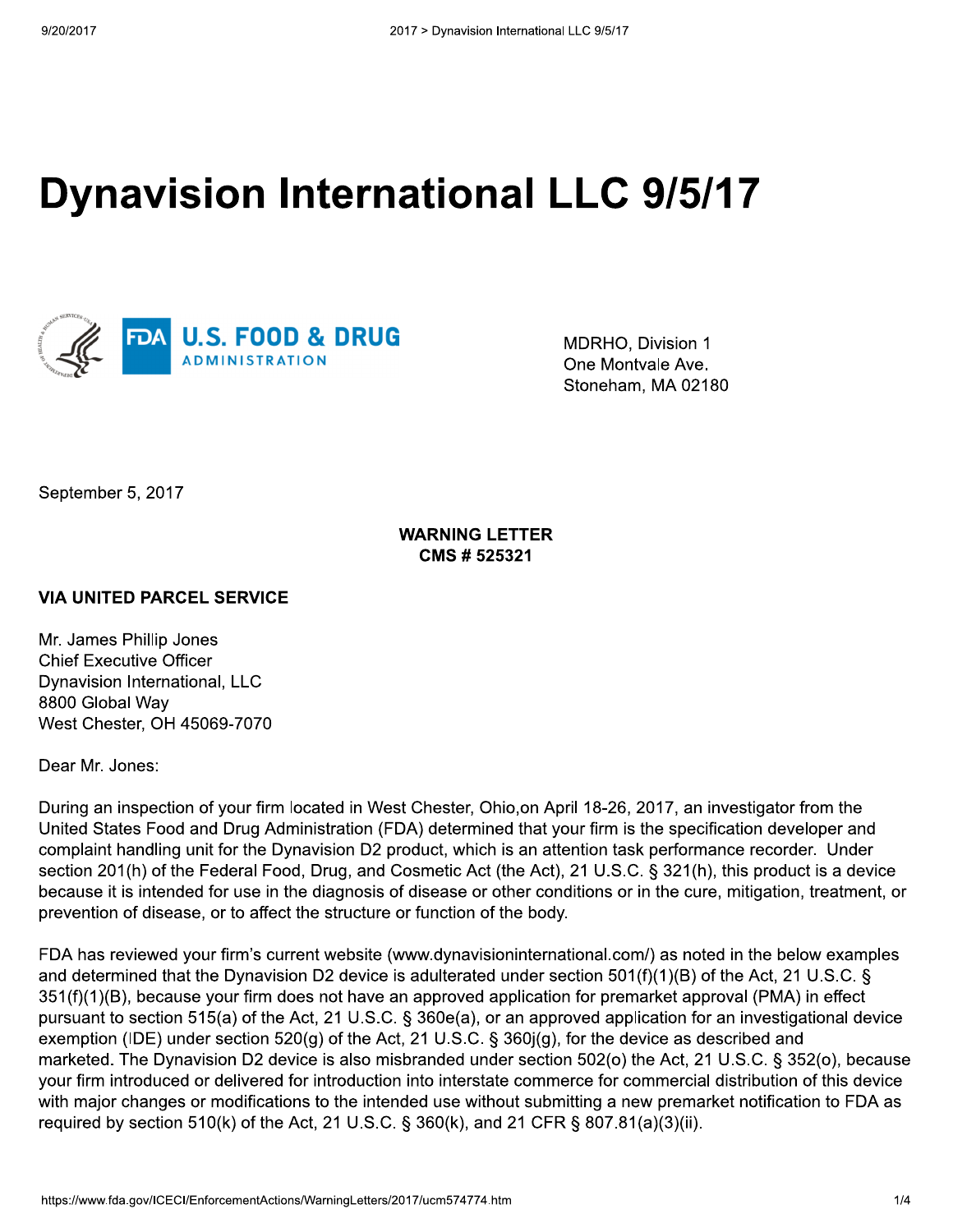Specifically, the previous model, Dynavision 2000, was cleared under K911938 with the indication for use stated as "measurement of reaction time." However, your firm's promotion of the device provides evidence that the device is intended for a number of indications not cleared under this 510(k), which would constitute a major change or modification to its intended use, for which your firm lacks clearance or approval. Any therapeutic or rehabilitation claims and/or any diagnostic claims beyond the measurement of reaction time constitute a new intended use and require submission of a 510(k) prior to marketing of the device for such claims. This includes any rehabilitation claims related to stroke. Examples include:

## Therapeutic claims relate to:

- Stroke
	- o Cognitive Impairment including Deficits in Attention
	- o Physical Impairment including Hemiplegia or Hemiparesis, and muscle pain
	- o Psychosocial Factors including Anxiety and Depression
	- o Visual Impairment including Hemispatial Neglect and Homonymous Hemianopsia
- Traumatic Brain Injury (TBI)
- Visual-motor and other neurocognitive conditions
- Parkinson's Disease
	- o Physical Impairments including Resting Tremors
	- o Gait Disturbances
	- o Psychosocial Factors including Increased Risk of Depression
	- o Visual Impairment
	- o Cognitive Impairment including Deficits in Executive Function, Memory, and Attention
- Driver Rehabilitation
- Fall Prevention

## Diagnostic claims that exceed the cleared diagnostic claims related to the measurement of reaction time:

- Neuro-Cognitive Evaluation for Concussion Management
	- o Including recommended clinical interpretations related to "Return to Play" decisions.

For a device requiring premarket approval, the notification required by section 510(k) of the Act, 21 U.S.C. § 360(k), is deemed satisfied when a PMA is pending before the agency (21 C.F.R. § 807.81(b)). The kind of information that your firm needs to submit in order to obtain approval or clearance for the device is described on the Internet at http://www.fda.gov/MedicalDevices/DeviceRegulationandGuidance/HowtoMarketYourDevice/default.htm (http://www.fda.gov/MedicalDevices/DeviceRegulationandGuidance/HowtoMarketYourDevice/default.htm). The FDA will evaluate the information that your firm submits and decide whether the product may be legally marketed.

Our office requests that Dynavision International, LLC immediately cease activities that result in the misbranding or adulteration of the Dynavision D2 device, such as the commercial distribution of the device for the uses discussed above.

This inspection also revealed that these devices are adulterated within the meaning of section 501(h) of the Act (21 U.S.C. § 351(h)), in that the methods used in, or the facilities or controls used for, their manufacture, packing, storage, or installation are not in conformity with the Current Good Manufacturing Practice (CGMP) requirements of the Quality System (QS) regulation found at Title 21, Code of Federal Regulations (CFR), Part 820. We received a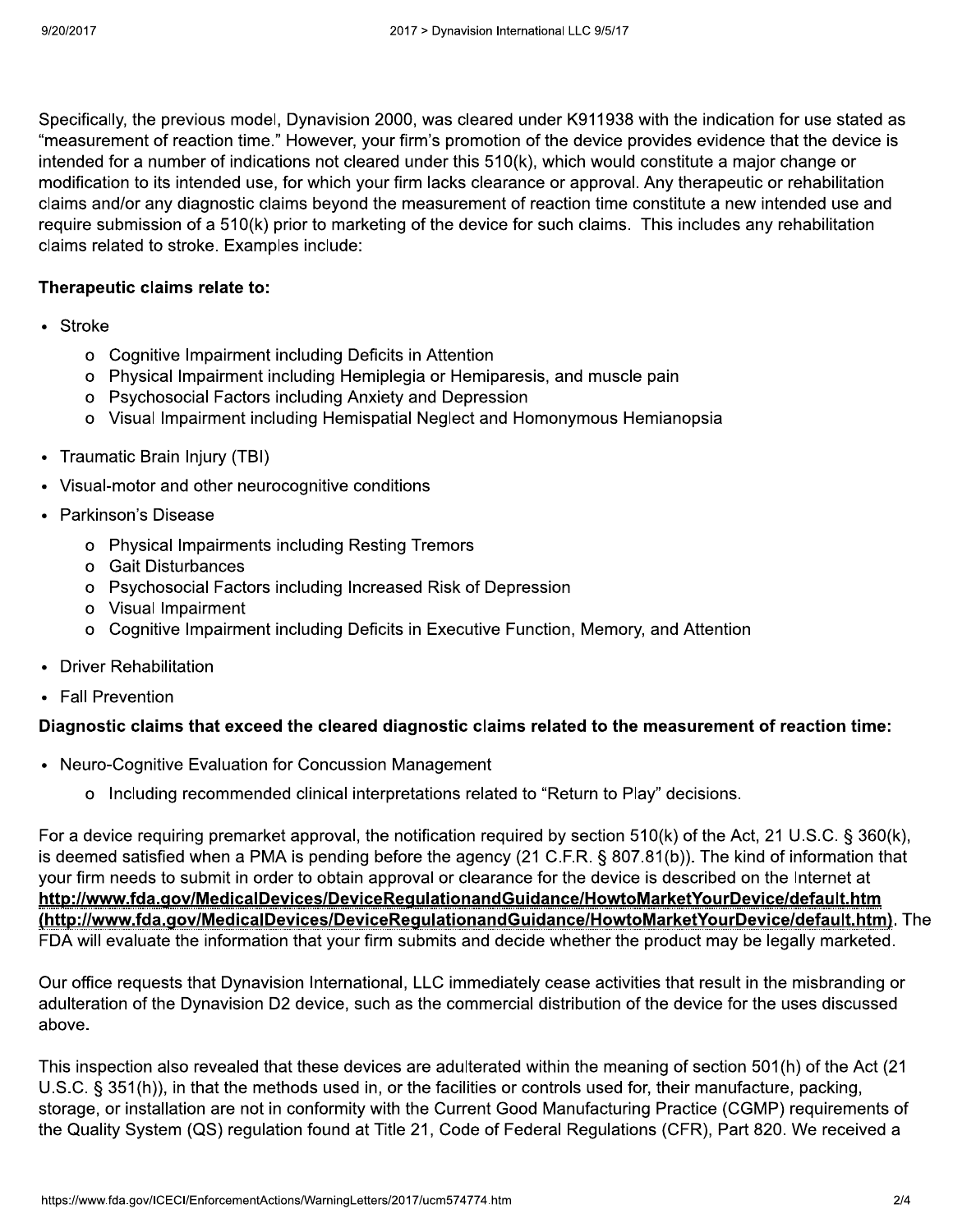response dated May 13, 2017, from Dennis Roark, Customer Service Manager, concerning our investigator's observations noted on the Form FDA 483, List of Inspectional Observations (FDA 483), that was issued to your firm on April 26, 2017. We address the response below, in relation to each of the noted violations. These violations include, but are not limited to, the following:

1. Failure to establish and maintain procedures to ensure that all purchased or otherwise received product and services conform to specified requirements, as required by 21 CFR 820.50.

Specifically, there are no written purchasing control procedures; no requirements, including quality requirements have been established for your suppliers; and you have not evaluated your suppliers. For example, you have not established requirements or evaluated the firm that contract manufactures your Dynavision D2 devices; and you have not established requirements or evaluated the software contract engineer, who makes the Dynavision D2 device's software changes.

The response dated May 13, 2017, is not adequate. Your response states that you will establish written purchasing control procedures by July 1, 2017. It does not address establishing specifications, including quality specifications for your suppliers, especially your contract manufacturer and your software contract engineer.

2. Failure to establish and maintain procedures to control the design of the device in order to ensure that specified design requirements are met, as required by 21 CFR 820.30(a)(1). Specifically, your firm assumed design control responsibilities and began making design changes to the Dynavision D2 device in July of 2011. The "DESIGN CONTROLS" procedure, DYN-OP-Design Controls-01, dated 5/24/13 is not adequate, specifically:

a. Failure to establish and maintain a Design History File (DHF) for Dynavision D2 device, as required by 21 CFR 820.30(i). Specifically, the DHF is incomplete in that there are no documented inputs, verifications, or validations for the current Dynavision D2 design.

b. Failure to perform a risk analysis for the Dynavision D2 device, as required by 21 CFR 820.30.

c. Failure to establish and maintain adequate procedures for the identification, documentation, validation, or where appropriate, verification, review, and approval of design changes before their implementation, as required by 21 CFR 820.30(i).

Specifically, the "VALIDATION AND CONTROL OF COMPUTER SOFTWARE" procedure, #DYN-OP-VDC-01, dated 5/24/13, has not been implemented, and there is no validation for the software revisions you have made to the Dynavision D2 since 2011.

The response dated May 13, 2017, cannot be assessed at this time. Your response states that you will contract a consultant to build the appropriate DHF; create a DFMEA and a formal risk analysis compliant to ISO-14971; and create a formal software validation process, including a controlled document adequately track all software revisions along with implementation dates. Your response states these corrective actions will be completed by July 1, 2017.

You should take prompt action to correct the violations addressed in this letter. Failure to promptly correct these violations may result in regulatory action being initiated by the Food and Drug Administration without further notice. These actions include, but are not limited to, seizure, injunction, and/or civil money penalties. Also, federal agencies are advised of the issuance of all Warning Letters about devices so that they may take this information into account when considering the award of contracts. Additionally, premarket approval applications for Class III devices to which the Quality System regulation deviations are reasonably related will not be approved until the violations have been corrected. Requests for Certificates to Foreign Governments will not be granted until the violations related to the subject devices have been corrected.